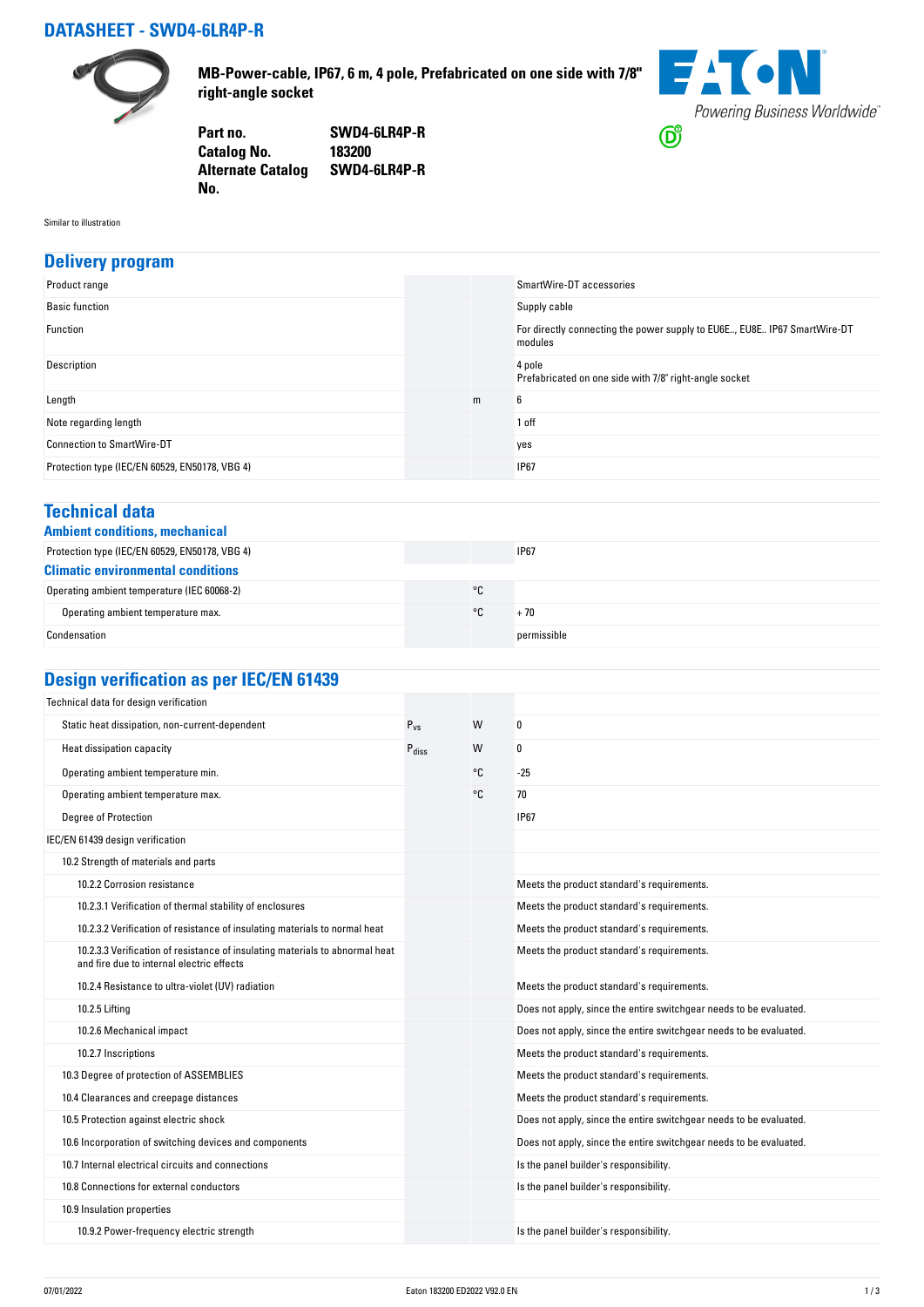| 10.9.3 Impulse withstand voltage                         | Is the panel builder's responsibility.                                                                                              |
|----------------------------------------------------------|-------------------------------------------------------------------------------------------------------------------------------------|
| 10.9.4 Testing of enclosures made of insulating material | Is the panel builder's responsibility.                                                                                              |
| 10.10 Temperature rise                                   | The panel builder is responsible for the temperature rise calculation. Eaton will<br>provide heat dissipation data for the devices. |
| 10.11 Short-circuit rating                               | Is the panel builder's responsibility.                                                                                              |
| 10.12 Electromagnetic compatibility                      | Is the panel builder's responsibility.                                                                                              |
| 10.13 Mechanical function                                | The device meets the requirements, provided the information in the instruction<br>leaflet (IL) is observed.                         |

### **Technical data ETIM 8.0**

| Cables (EG000001) / Data and communication cable (EC003249)                                                                                                                      |                 |                               |  |  |
|----------------------------------------------------------------------------------------------------------------------------------------------------------------------------------|-----------------|-------------------------------|--|--|
| Electric engineering, automation, process control engineering / Cable, wire / Communication cable / Data and communication cable (copper) (ecl@ss10.0.1-27-06-18-01 [AKE197014]) |                 |                               |  |  |
| <b>Conductor material</b>                                                                                                                                                        |                 | Other                         |  |  |
| Conductor surface                                                                                                                                                                |                 | Bare                          |  |  |
| Diameter conductor                                                                                                                                                               | mm              | 1.5                           |  |  |
| Nominal cross section conductor                                                                                                                                                  | mm <sup>2</sup> | 0.5                           |  |  |
| AWG size                                                                                                                                                                         |                 | 20                            |  |  |
| Conductor category                                                                                                                                                               |                 | $Class 2 = stranded$          |  |  |
| Number of cores                                                                                                                                                                  |                 | 4                             |  |  |
| Number of stranding elements                                                                                                                                                     |                 | 26                            |  |  |
| Stranding element                                                                                                                                                                |                 | Pairs                         |  |  |
| Material core insulation                                                                                                                                                         |                 | Other                         |  |  |
| Specification core insulation                                                                                                                                                    |                 | Other                         |  |  |
| Core identification according to HD 308 S2                                                                                                                                       |                 |                               |  |  |
| Core identification                                                                                                                                                              |                 | Colour                        |  |  |
| Screen over stranding element                                                                                                                                                    |                 | Foil                          |  |  |
| Stranding                                                                                                                                                                        |                 | Bundle                        |  |  |
| Screen over stranding                                                                                                                                                            |                 | None                          |  |  |
| Longitudinal water blocking cable                                                                                                                                                |                 | No                            |  |  |
| Radial water blocking cable                                                                                                                                                      |                 | Yes                           |  |  |
| Suitable for underground installation                                                                                                                                            |                 | No                            |  |  |
| Approved type of underground installation                                                                                                                                        |                 | Other                         |  |  |
| Protective sheath                                                                                                                                                                |                 | Other                         |  |  |
| Material outer sheath                                                                                                                                                            |                 | Polyvinyl chloride (PVC)      |  |  |
| Specification material outer sheath                                                                                                                                              |                 | Polypropylene (PP)            |  |  |
| Colour outer sheath                                                                                                                                                              |                 | Black                         |  |  |
| Armouring/reinforcement                                                                                                                                                          |                 | None                          |  |  |
| <b>Material reinforcement</b>                                                                                                                                                    |                 |                               |  |  |
| Cable geometry                                                                                                                                                                   |                 | Round                         |  |  |
| Reaction-to-fire class according to EN 13501-6                                                                                                                                   |                 | None                          |  |  |
| Smoke development class according to EN 13501-6                                                                                                                                  |                 | None                          |  |  |
| Euro class flaming droplets/particles according to EN 13501-6                                                                                                                    |                 | None                          |  |  |
| Euro class acidity according to EN 13501-6                                                                                                                                       |                 | None                          |  |  |
| Halogen free (according to EN 60754-1/2)                                                                                                                                         |                 | No                            |  |  |
| Halogen free (according to IEC 60754-2)                                                                                                                                          |                 | No                            |  |  |
| Flame retardant                                                                                                                                                                  |                 | According to IEC/EN 60332-1-2 |  |  |
| Low smoke (according to EN 61034-2)                                                                                                                                              |                 | No                            |  |  |
| Low smoke (according to IEC 61034-2)                                                                                                                                             |                 | No                            |  |  |
| Oil resistant (according to EN 60811-404)                                                                                                                                        |                 | Yes                           |  |  |
| Oil resistant (according to IEC 60811-404)                                                                                                                                       |                 | Yes                           |  |  |
| Insulation integrity according to IEC 60331                                                                                                                                      |                 | No                            |  |  |
| <b>Circuit integrity</b>                                                                                                                                                         |                 | None                          |  |  |
| Outer diameter approx.                                                                                                                                                           | mm              | 11                            |  |  |
| Min. permitted bending radius, moving application with forced guidance                                                                                                           | mm              |                               |  |  |
| Min. permitted bending radius, moving application/free movement                                                                                                                  | mm              |                               |  |  |
| Min. permitted bending radius, stationary application/permanent installation                                                                                                     | mm              | 64                            |  |  |